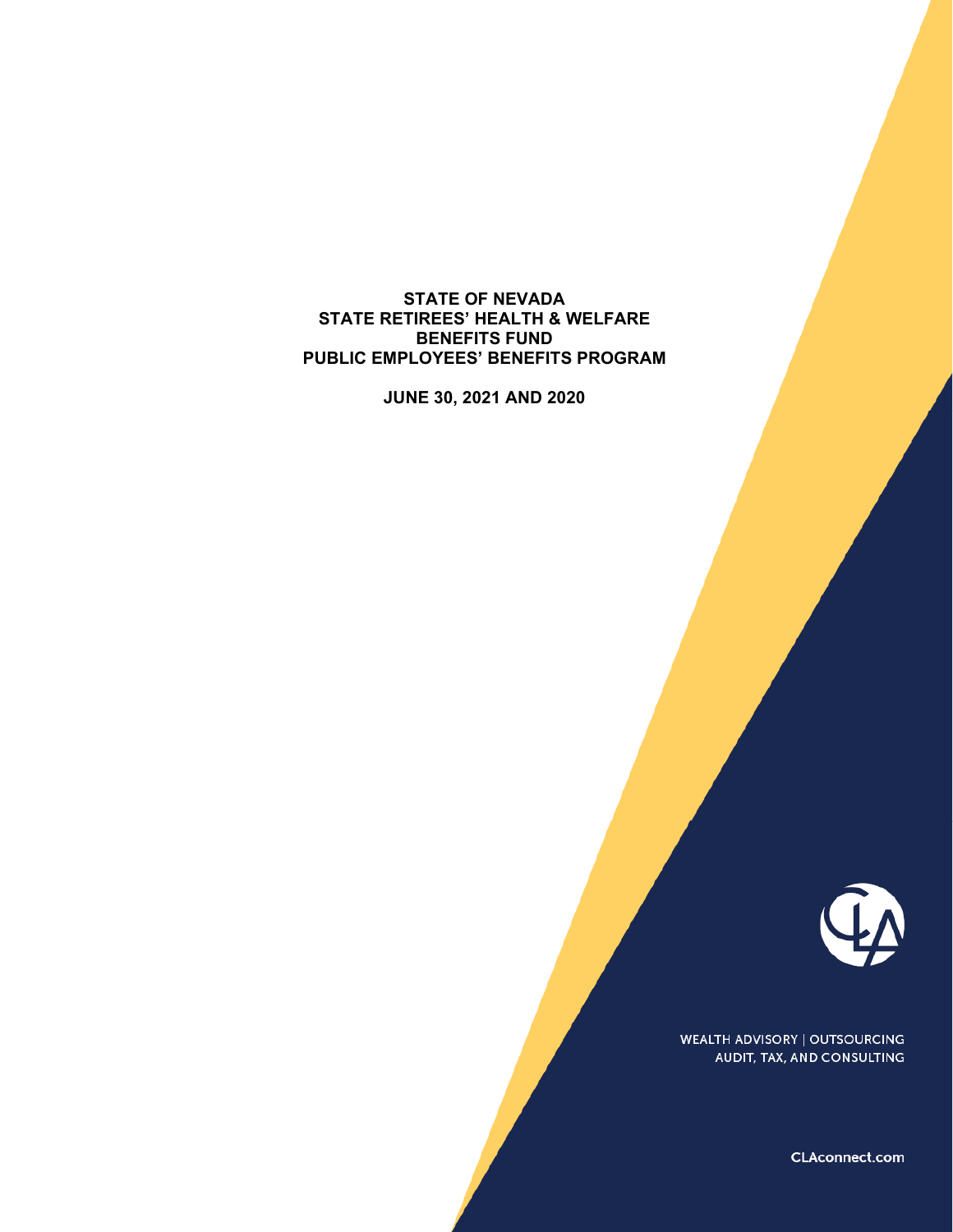## **STATE OF NEVADA STATE RETIREES' HEALTH & WELFARE BENEFITS FUND PUBLIC EMPLOYEES' BENEFITS PROGRAM TABLE OF CONTENTS YEARS ENDED JUNE 30, 2021 AND 2020**

| <b>INDEPENDENT AUDITORS' REPORT</b>                                                                                                                                                                                 | 1  |
|---------------------------------------------------------------------------------------------------------------------------------------------------------------------------------------------------------------------|----|
| <b>FINANCIAL STATEMENTS</b>                                                                                                                                                                                         |    |
| <b>STATEMENTS OF FIDUCIARY NET POSITION</b>                                                                                                                                                                         | 4  |
| <b>STATEMENTS OF CHANGES IN FIDUCIARY NET POSITION</b>                                                                                                                                                              | 5  |
| <b>NOTES TO FINANCIAL STATEMENTS</b>                                                                                                                                                                                | 6  |
| <b>REQUIRED SUPPLEMENTARY INFORMATION</b>                                                                                                                                                                           |    |
| SCHEDULES OF CHANGES IN NET OPEB LIABILITY AND RELATED<br><b>RATIOS</b>                                                                                                                                             | 15 |
| <b>SCHEDULES OF CONTRIBUTIONS</b>                                                                                                                                                                                   | 16 |
| <b>COMPLIANCE SECTION</b>                                                                                                                                                                                           |    |
| REPORT ON INTERNAL CONTROL OVER FINANCIAL REPORTING AND<br>ON COMPLIANCE AND OTHER MATTERS BASED ON AN AUDIT OF<br><b>FINANCIAL STATEMENTS PERFORMED IN ACCORDANCE WITH</b><br><i>GOVERNMENT AUDITING STANDARDS</i> | 17 |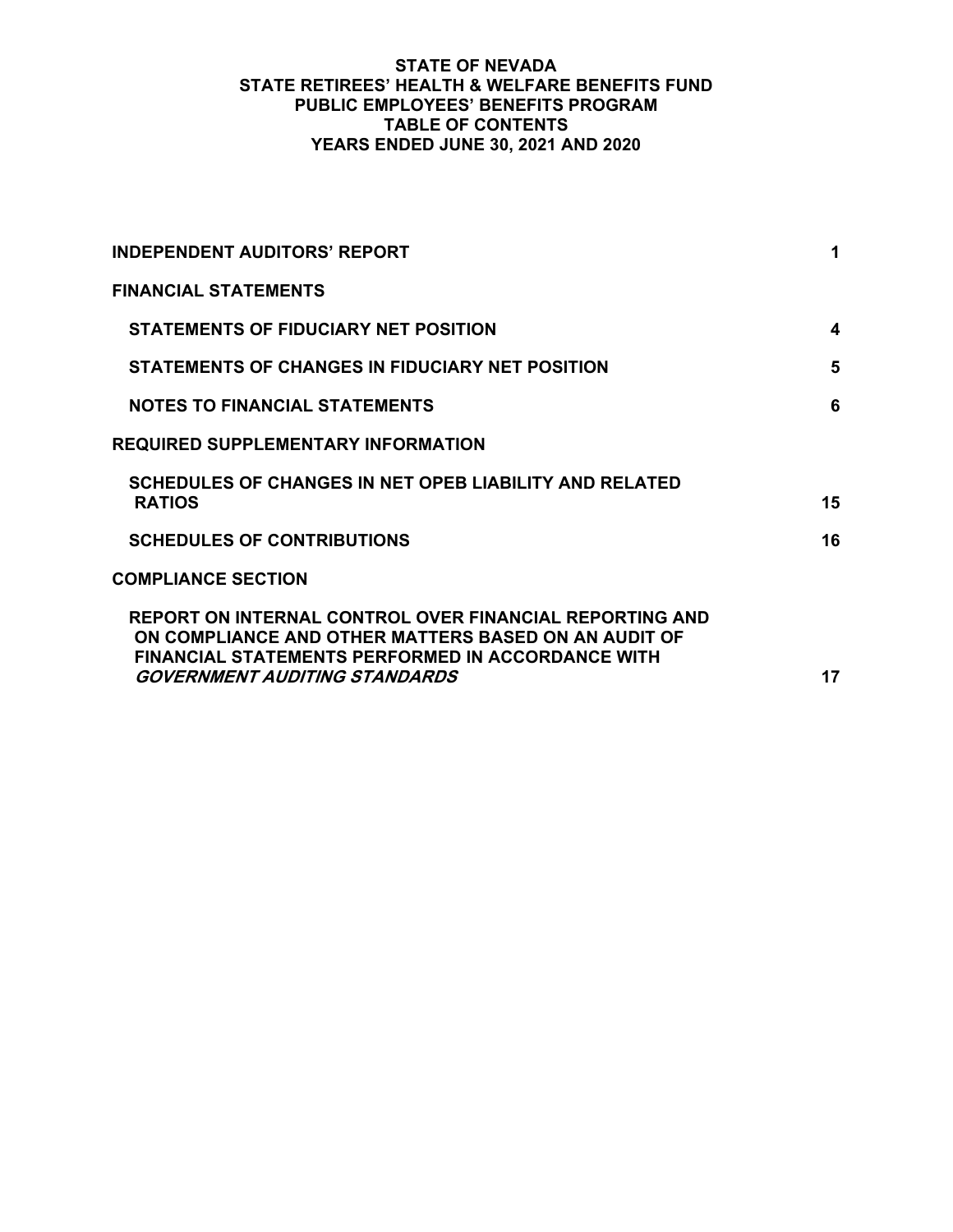

# **INDEPENDENT AUDITORS' REPORT**

Board of the Public Employees' Benefits Program, State of Nevada

## **Report on the Financial Statements**

We have audited the accompanying financial statements of State Retirees' Health & Welfare Benefits Fund, Public Employees' Benefits Program of the State of Nevada, as of June 30, 2021, and the related notes to the financial statements, which collectively comprise the State Retirees' Health & Welfare Benefits Fund, Public Employees' Benefit Program of the State of Nevada's basic financial statements as listed in the table of contents.

### *Management's Responsibility for the Financial Statements*

Management is responsible for the preparation and fair presentation of these financial statements in accordance with accounting principles generally accepted in the United States of America; this includes the design, implementation, and maintenance of internal control relevant to the preparation and fair presentation of financial statements that are free from material misstatement, whether due to fraud or error.

### *Auditors' Responsibility*

Our responsibility is to express an opinion on these financial statements based on our audits. We conducted our audits in accordance with auditing standards generally accepted in the United States of America and the standards applicable to financial audits contained in Government Auditing Standards, issued by the Comptroller General of the United States. Those standards require that we plan and perform the audit to obtain reasonable assurance about whether the financial statements are free from material misstatement.

An audit involves performing procedures to obtain audit evidence about the amounts and disclosures in the financial statements. The procedures selected depend on the auditors' judgment, including the assessment of the risks of material misstatement of the financial statements, whether due to fraud or error. In making those risk assessments, the auditor considers internal control relevant to the entity's preparation and fair presentation of the financial statements in order to design audit procedures that are appropriate in the circumstances, but not for the purpose of expressing an opinion on the effectiveness of the entity's internal control. Accordingly, we express no such opinion. An audit also includes evaluating the appropriateness of accounting policies used and the reasonableness of significant accounting estimates made by management, as well as evaluating the overall presentation of the financial statements.

We believe that the audit evidence we have obtained is sufficient and appropriate to provide a basis for our audit opinion.

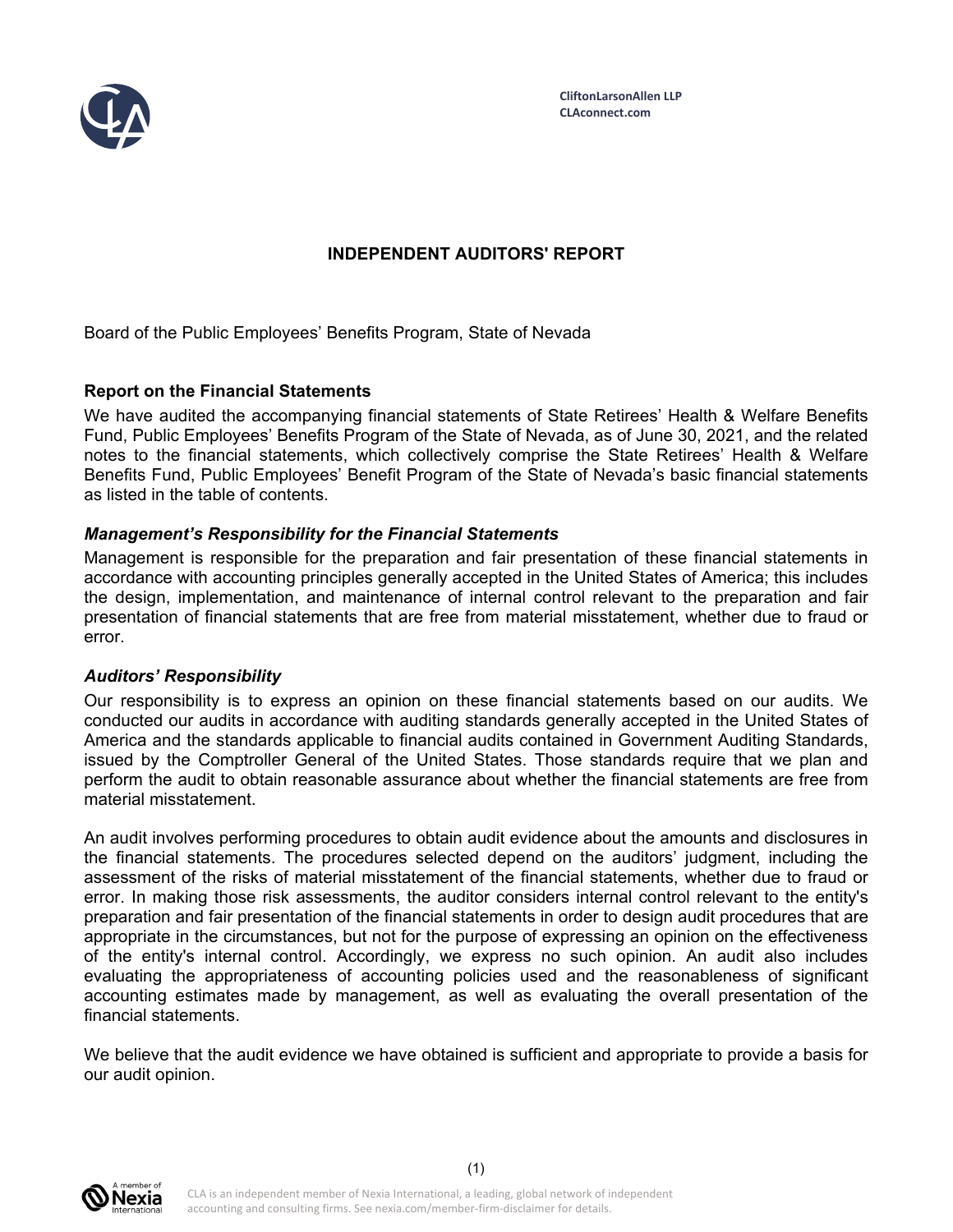# *Opinion*

In our opinion, the financial statements referred to above present fairly, in all material respects, the financial position of State Retirees' Health & Welfare Benefits Fund, Public Employees' Benefits Program of the State of Nevada as of June 30, 2021, and the changes in fiduciary net position thereof for the years then ended in accordance with accounting principles generally accepted in the United States of America.

# *Emphasis of a Matter*

As discussed in Note 1, the financial statements of the State Retirees' Health & Welfare Benefits Fund, Public Employees' Benefits Program of the State of Nevada are intended to present the net position, and changes in net position of the program. They do not purport to, and do not, present fairly the financial position of the State of Nevada, as of June 30, 2021, and the changes in its net position, for the years then ended, in conformity with accounting principles generally accepted in the United States of America. Our opinion is not modified with respect to this matter.

# *Other Matters*

## *Report on Supplementary Information*

Accounting principles generally accepted in the United States of America require that the Schedule of Changes in Net OPEB Liability and Related Ratios and the Schedule of Contributions on pages 14 and 15 be presented to supplement the basic financial statements. Such information, although not a part of the basic financial statements, is required by the Governmental Accounting Standards Board who considers it to be an essential part of financial reporting for placing the basic financial statements in an appropriate operational, economic, or historical context. We have applied certain limited procedures to the required supplementary information in accordance with auditing standards generally accepted in the United States of America, which consisted of inquiries of management about the methods of preparing the information and comparing the information for consistency with management's responses to our inquiries, the basic financial statements, and other knowledge we obtained during our audit of the basic financial statements. We do not express an opinion or provide any assurance on the information because the limited procedures do not provide us with sufficient evidence to express an opinion or provide any assurance.

Management has omitted the management's discussion and analysis and required supplementary information for the Moneyweighted Rate of Return schedule which accounting principles generally accepted in the United States of America require to be presented to supplement the basic financial statements, Such missing information, although not a part of the basic financial statements, is required by the Governmental Accouning Standards Board who considers it to be an essential part of financial reporting for placing the basic financial statements in an appropriate operational, economic, or historical context. Our opinion on the basic financial statements is not affected by this missing information.

## *Comparative Financial Statements*

The 2020 financial statements of the State Retirees' Health & Welfare Benefits Fund, Public Employees' Benefits Program of the State of Nevada were audited by other auditors whose report dated November 16, 2020, expressed an unmodified opinion on those statements.

## **Other Reporting Required by** *Government Auditing Standards*

In accordance with *Government Auditing Standards*, we have also issued our February 22, 2022, on our consideration of the State Retirees' Health & Welfare Benefits Fund, Public Employees' Benefits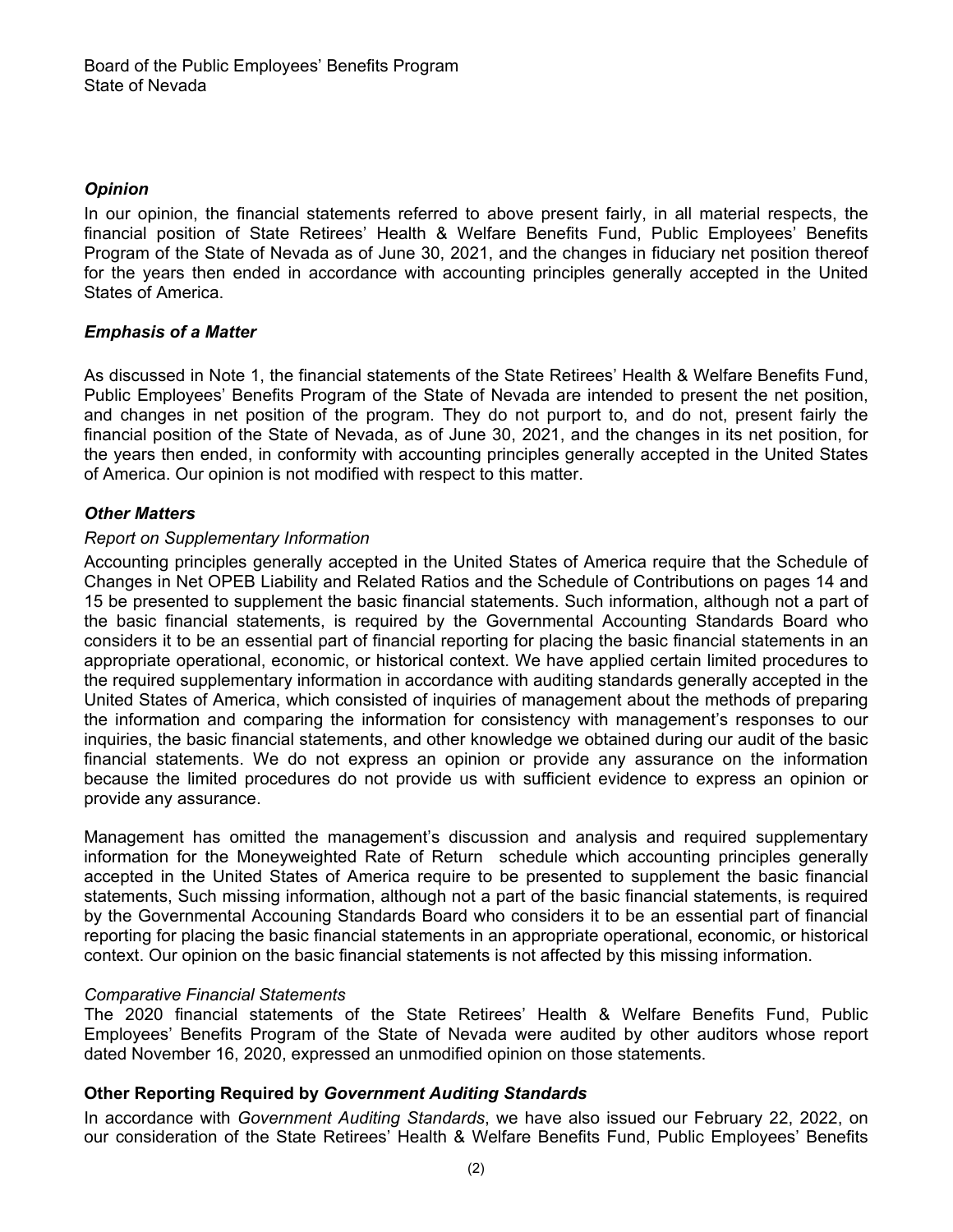Program of the State of Nevada's internal control over financial reporting and on our tests of its compliance with certain provisions of laws, regulations, contracts, and grant agreements and other matters. The purpose of that report is solely to describe the scope of our testing of internal control over financial reporting and compliance and the results of that testing, and not to provide an opinion on the effectiveness of State Retirees' Health & Welfare Benefits Fund, Public Employees' Benefits Program of the State of Nevada's internal control over financial reporting or on compliance. That report is an integral part of an audit performed in accordance with *Government Auditing Standards* in considering State Retirees' Health & Welfare Benefits Fund, Public Employees' Benefits Program of the State of Nevada's internal control over financial reporting and compliance.

Clifton Larson Allen LLP

**CliftonLarsonAllen LLP** 

Broomfield, CO February 22, 2022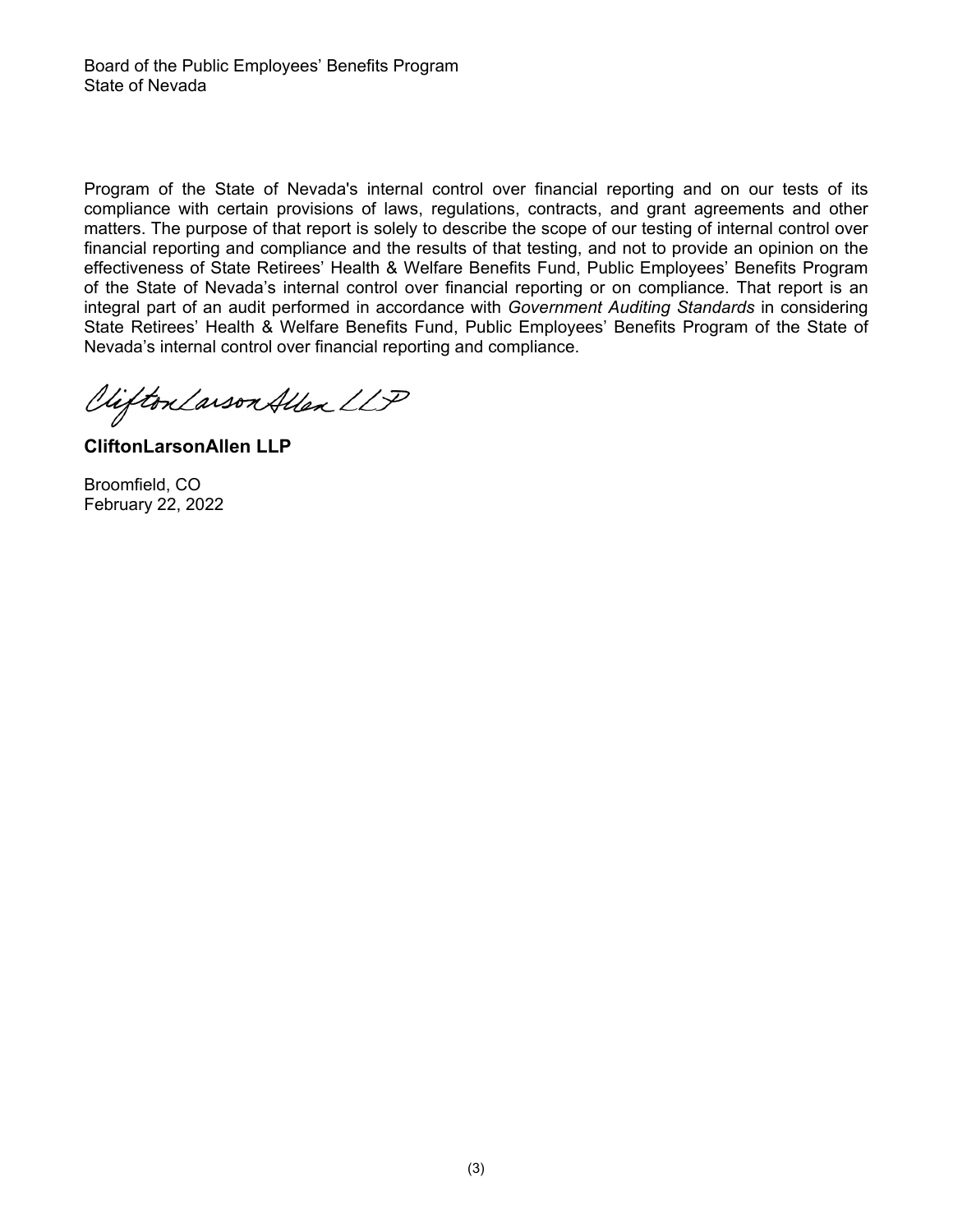### **STATE OF NEVADA STATE RETIREES' HEALTH & WELFARE BENEFITS FUND PUBLIC EMPLOYEES' BENEFITS PROGRAM STATEMENTS OF FIDUCIARY NET POSITION JUNE 30, 2021 AND 2020**

|                                                           |      | 2021        | 2020              |
|-----------------------------------------------------------|------|-------------|-------------------|
| <b>ASSETS</b>                                             |      |             |                   |
| <b>ASSETS</b>                                             |      |             |                   |
| Cash with Treasurer                                       | \$   | 2,118,781   | \$<br>2,570,445   |
| Intergovernmental Receivable                              |      | 6,716       | 22,806            |
| Due From Other Funds                                      |      | 7,142       | 130,776           |
| Due From Component, Units, Net                            |      |             | 1,480,374         |
| Investments at Fair Value                                 |      |             | 1,843,713         |
| <b>Total Assets</b>                                       |      | 2,132,639   | 6,048,114         |
| <b>LIABILITIES AND NET POSITION</b>                       |      |             |                   |
| <b>CURRENT LIABILITIES</b>                                |      |             |                   |
| Due to Other Funds                                        |      | 12,100,467  | 11,699,729        |
| <b>Total Liabilities</b>                                  |      | 12,100,467  | 11,699,729        |
| <b>NET POSITION</b>                                       |      |             |                   |
| Net Position Restricted for Other Postemployment Benefits | - \$ | (9,967,828) | \$<br>(5,651,615) |
|                                                           |      |             |                   |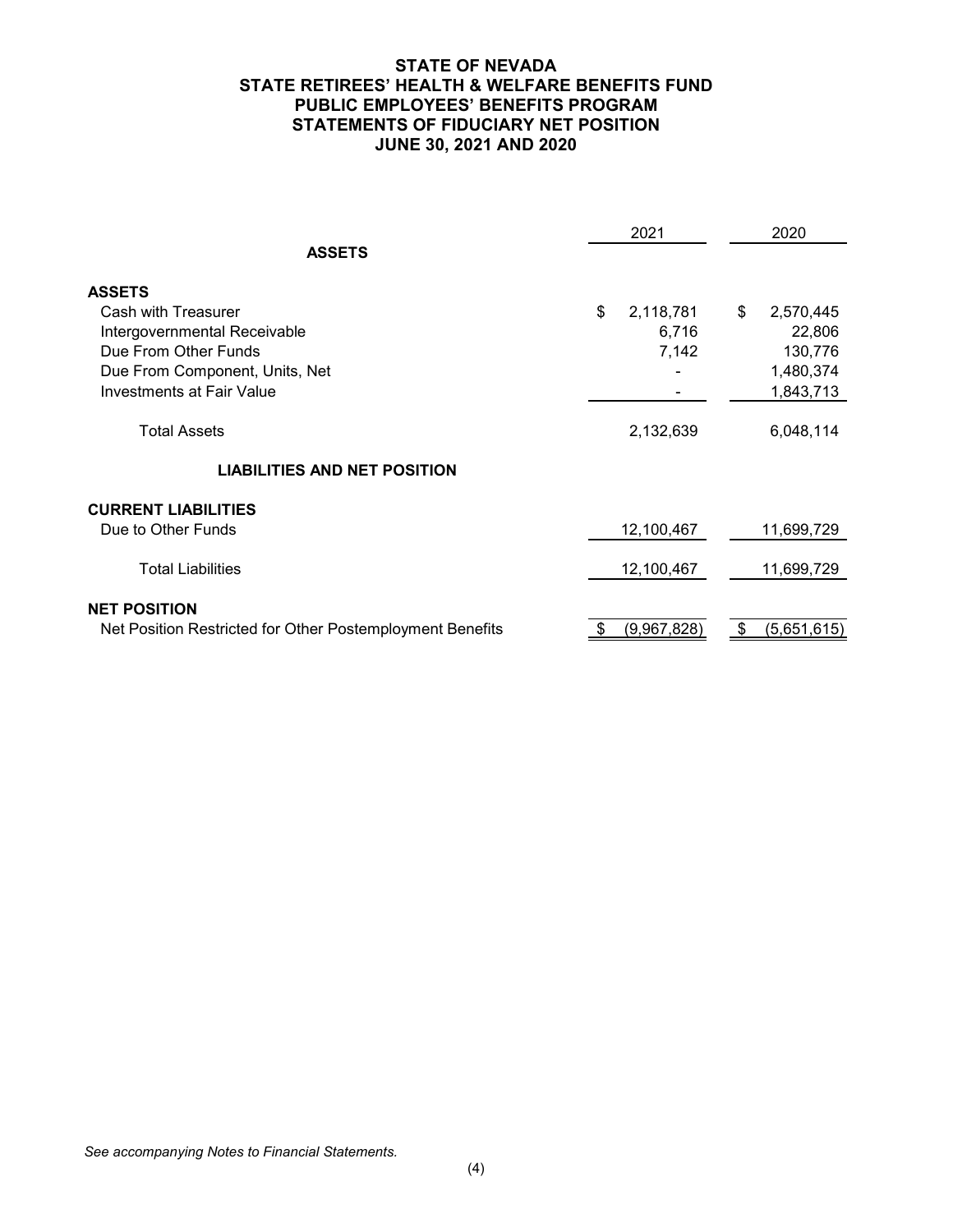### **STATE OF NEVADA STATE RETIREES' HEALTH & WELFARE BENEFITS FUND PUBLIC EMPLOYEES' BENEFITS PROGRAM STAETMENTS OF CHANGES IN FIDUCIARY NET POSITION YEARS ENDED JUNE 30, 2021 AND 2020**

|                                               | 2021             | 2020              |
|-----------------------------------------------|------------------|-------------------|
| <b>ADDITIONS</b>                              |                  |                   |
| Contributions                                 |                  |                   |
| <b>Employer Contributions</b>                 | 39,563,787<br>\$ | 43,881,808<br>\$  |
| Investment Income                             |                  |                   |
| Interest and Dividends                        | 34,923           | 100,811           |
| Net Appreciation in Fair Value of Investments | 273,081          | 103,941           |
| <b>Investment Expense</b>                     | (453)            | (474)             |
|                                               |                  |                   |
| <b>Total Investment Income</b>                | 307,551          | 204,278           |
| <b>Total Additions</b>                        | 39,871,338       | 44,086,086        |
|                                               |                  |                   |
| <b>Deductions</b>                             |                  |                   |
| <b>Benefit Payments</b>                       | 44, 187, 551     | 49,969,098        |
|                                               |                  |                   |
| <b>Total Deductions</b>                       | 44, 187, 551     | 49,969,098        |
|                                               |                  |                   |
| <b>CHANGE IN NET POSITION</b>                 | (4,316,213)      | (5,883,012)       |
| Net Position - Beginning of Year              | (5,651,615)      | 231,397           |
|                                               |                  |                   |
| <b>NET POSITION - END OF YEAR</b>             | (9,967,828)<br>S | (5,651,615)<br>\$ |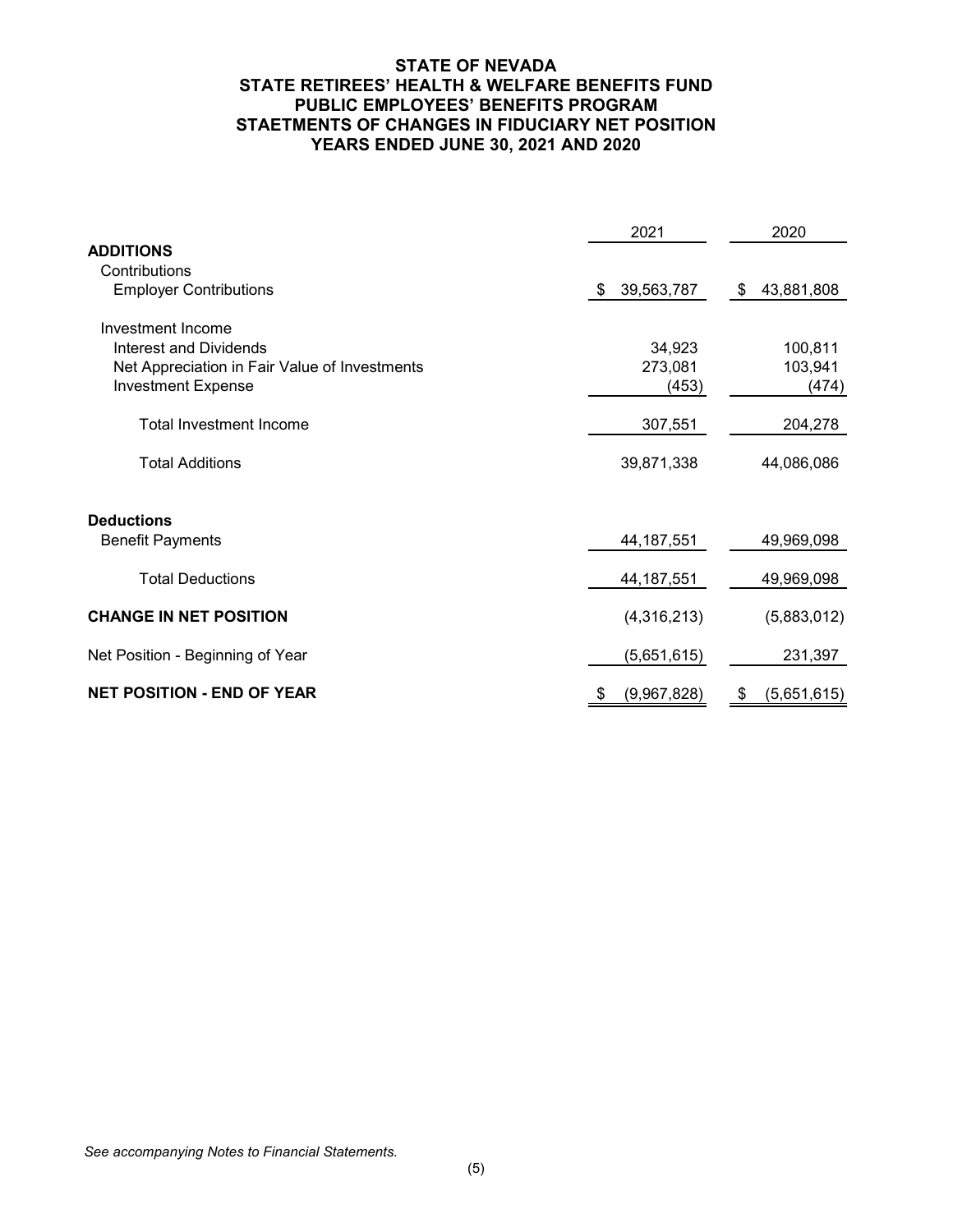# **NOTE 1 SUMMARY OF SIGNIFICANT ACCOUNTING POLICIES**

### **Reporting Entity**

The financial statements of the State Retirees' Health and Welfare Benefits Fund, Public Employees' Benefits Program ("PEBP") of the State of Nevada ("Retirees' Fund") have been prepared in conformity with accounting principles generally accepted in the United States of America (US GAAP) as applied to governmental units. The Governmental Accounting Standards Board (GASB) is the accepted standard-setting body for establishing governmental accounting and financial reporting principles. A summary of the Retirees' Fund's significant accounting policies applied in the preparation of the accompanying financial statements is presented below.

### **Basis of Accounting**

The financial statements of the Retirees' Fund have been prepared using the accrual basis of accounting and the economic resources measurement focus. Employer contributions are recognized when due and the employer has made a formal commitment to provide the contributions. Benefits and refunds are recognized when due and payable in accordance with the terms of the plan. The Retirees' Fund does not receive member contributions. The Retirees' Fund is accounted for as a fiduciary fund that is administered as an irrevocable trust fund.

## **Method Used to Value Investments**

Investments are reported at fair value, which for the Retirees' Fund is determined by the Retirement Benefits Investment Fund.

### **Plan Description and Contribution Information**

The State Retirees' Health and Welfare Benefits Fund was created in 2007 by the Nevada Legislature to account for the financial assets designated to offset the portion of current and future costs of health and welfare benefits paid on behalf of state retirees. The Retirees' Fund is a multiple employer cost sharing defined postemployment benefit plan run by the PEBP Board. The Retirees' Fund provides benefits other than pensions to eligible retirees and their dependents through the payment of subsidies to PEBP which administers a group health and life insurance program.

Pursuant to NRS 287.023 and NRS 287.046, the following individuals and their dependents are eligible to receive benefits from the Retirees' Fund: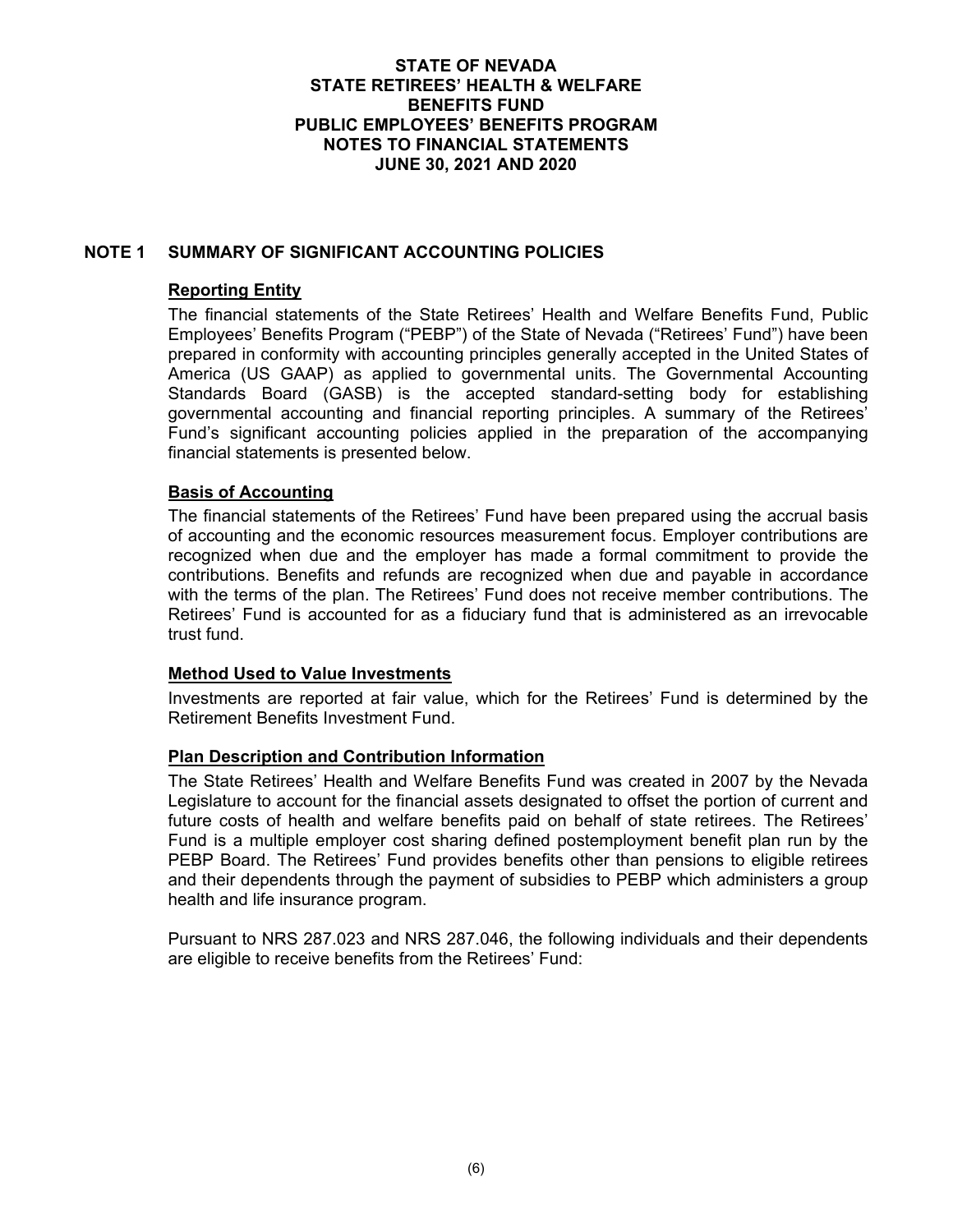# **NOTE 1 SUMMARY OF SIGNIFICANT ACCOUNTING POLICIES (CONTINUED)**

### **Plan Description and Contribution Information (Continued)**

Any PEBP covered retiree with state service whose last employer was the state or a participating local government entity and who:

- Has at least five years of public service and who was initially hired by the state prior to January 1, 2010; or
- Has at least fifteen years of public service and who was initially hired by the state on or after January 1, 2010, but before January 1, 2012; or
- Has at least five years of public service, who has a disability and who was initially hired by the state on or after January 1, 2010, but before January 1, 2012; or
- Any PEBP covered retirees with state service whose last employer was not the state or a participating local government entity and who has been continuously covered under PEBP as a retiree since November 30, 2008.

State service is defined as employment with any Nevada State agency, the Nevada System of Higher Education and any State Board or Commission. Participating local government entity is defined as a county, school district, municipal corporation, political subdivision, public corporation or other local governmental agency that has an agreement in effect with PEBP to provide health coverage for its active employees.

The money in the Retirees' Fund belongs to the officers, employees and retirees of the State of Nevada in aggregate; neither the State nor the governing body of any county, school district, municipal corporation, political subdivision, public corporation or other local governmental agency of the State, nor any single officer, employee or retiree of any such entity has any right to the money in the Retirees' Fund. Pursuant to NRS 287.0425, the Executive Officer reports information regarding the Retirees' Fund annually to the Governor's Finance Office and the Nevada Legislature. The Retirees' Fund is governed by NRS 287.0436 through NRS 287.04364.

Contributions to the fund are paid by the State of Nevada through an assessment of actual payroll paid by each State entity. The assessment is set by the Governor's Finance Office based on an amount provided by the Legislature each biennium in session law. The assessment was 2.34% and 2.34% of actual payroll for the years ending June 30, 2021 and 2020, respectively. Benefits are paid to the Public Employees' Benefits Program Self Insurance Trust Fund as necessary to offset retiree premiums pursuant to NRS 287.046. Funds not required to pay benefits are invested in the Retiree Benefits Investment Fund established pursuant to NRS 355.220 or are held in the State of Nevada general portfolio pursuant to NRS 226.110 as approved in the legislatively approved budget. Administrative costs of the Retirees' Fund are absorbed by the Self Insurance Trust Fund.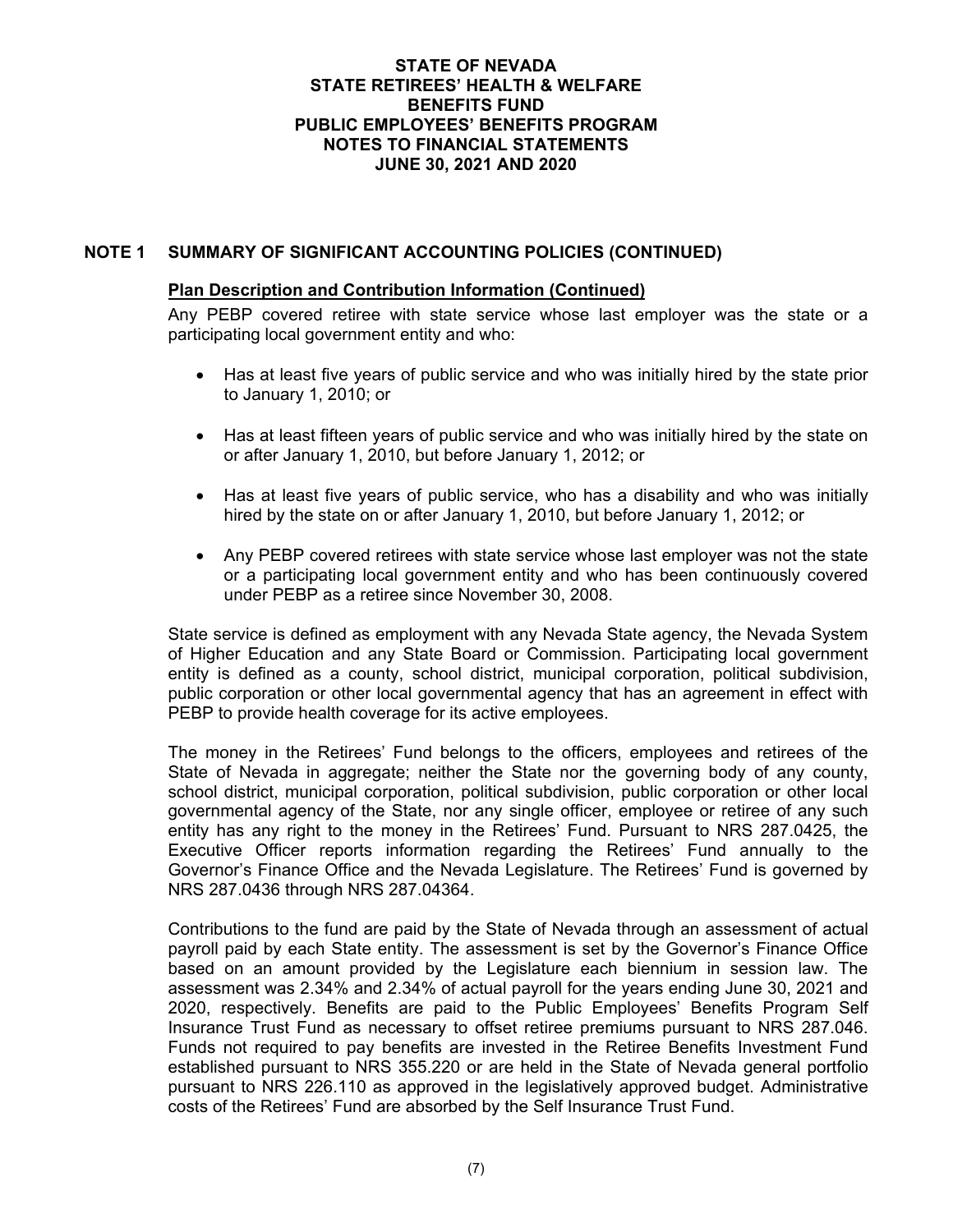# **NOTE 1 SUMMARY OF SIGNIFICANT ACCOUNTING POLICIES (CONTINUED)**

### **Plan Description and Contribution Information (Continued)**

State active employee and retiree enrollment and inactive members consisted of the following as of the actuarial valuation date:

| Active Plan Members*                                                     | 10.183 |
|--------------------------------------------------------------------------|--------|
| Inactive Plan Members or Beneficiaries Currently Receiving Benefit**     | 13,900 |
| Inactive Plan Members Entitled to but Not Yet Receiving Benefit Payments | 2,280  |
| Total Plan Members                                                       | 26,363 |

\*Active counts reflect those hired prior to January 1. 2012 \*\*Inactive counts include terminated vested participants and reflect State retirees only.

State participating employers consisted of the following as of the actuarial valuation date:

Total Particpating Employers 24

The Retirees' Fund is governed by the Public Employees Benefits Program Board of Trustees which consists of ten members who are appointed by the Governor of the State of Nevada. Each appointee represents a specific class of public employees and retirees including the Nevada System of Higher Education, retired public employees, state employees, and local government employees. Additionally, two members must have substantial and demonstrated experience in risk management, health care administration, or employee benefits programs. One member must be employed in a managerial capacity for the Nevada State Department of Administration. These requirements are all in accordance with NRS 287.041.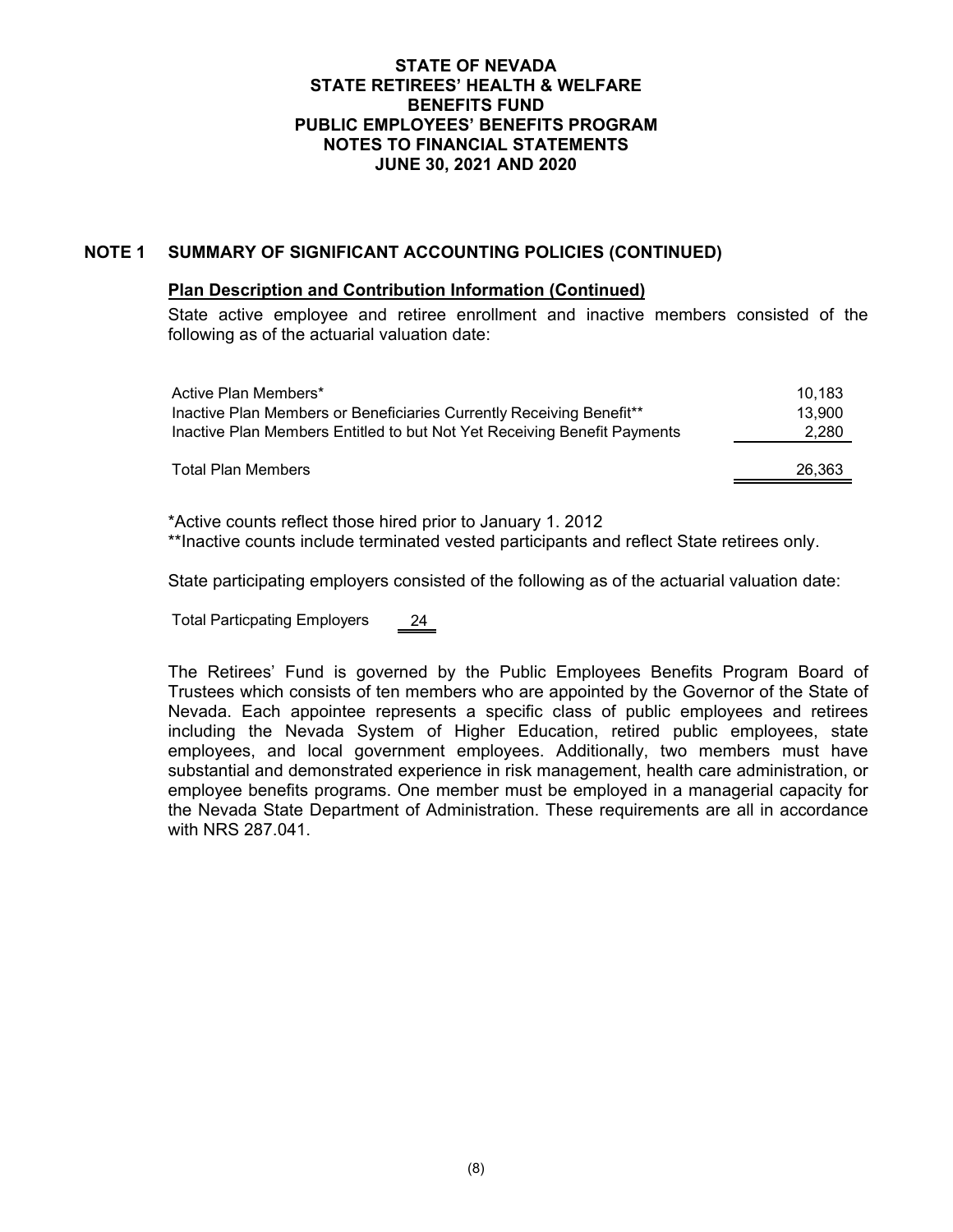### **NOTE 2 NET OPEB LIABILITY**

### **Funding Status and Funding Progres**

The projections of the net OPEB liability are based on the substantive plan (the plan as understood by the employer and plan members) and includes the types of benefits provided at the time of each valuation and the historical pattern of sharing of benefit costs between the employer and plan members to that point. The projection of the net OPEB liability does not explicitly incorporate the potential effects of legal or contractual funding limitations on the pattern of cost-sharing between the employer and plan members in the future. The actuarial methods and assumptions used include techniques that are designed to reduce the effects of short-term volatility in actuarial estimated liabilities and the actuarial value of assets, consistent with the long-term perspective of the calculations. However, the preparation of any estimate of future post-employment costs require consideration of a broad array of complex social and economic events. Future changes in the healthcare reform, changes in reimbursement methodology, the emergence of new and expensive medical procedures and prescription drug options, changes in the investment rate of return and other matters increase the level of uncertainty of such estimates. As such, the estimate of postemployment program costs contains considerable uncertainty and variability and actual experience may vary significantly by the current estimated net OPEB liability.

### **Net OPEB Liability of the Retirees' Fund**

The components of the net OPEB liability of the Retiree's Fund at June 30, 2021 and 2020, were as follows:

|                                                                                                      | 2021<br>(in thousands)                |     | 2020<br>(in thousands)          |
|------------------------------------------------------------------------------------------------------|---------------------------------------|-----|---------------------------------|
| <b>Total OPEB Liability</b><br>Plan Fiduciary Net Position<br><b>Net OPEB Liability</b>              | \$<br>1,498,059<br>5,651<br>1,503,710 | S   | 1,393,813<br>(231)<br>1,393,582 |
| Plan Fiduciary Net Position as a Percentage of Total<br><b>OPEB Liability</b><br><b>OPEB Expense</b> | \$<br>$0\%$<br>80,182                 | \$. | $0\%$<br>70.937                 |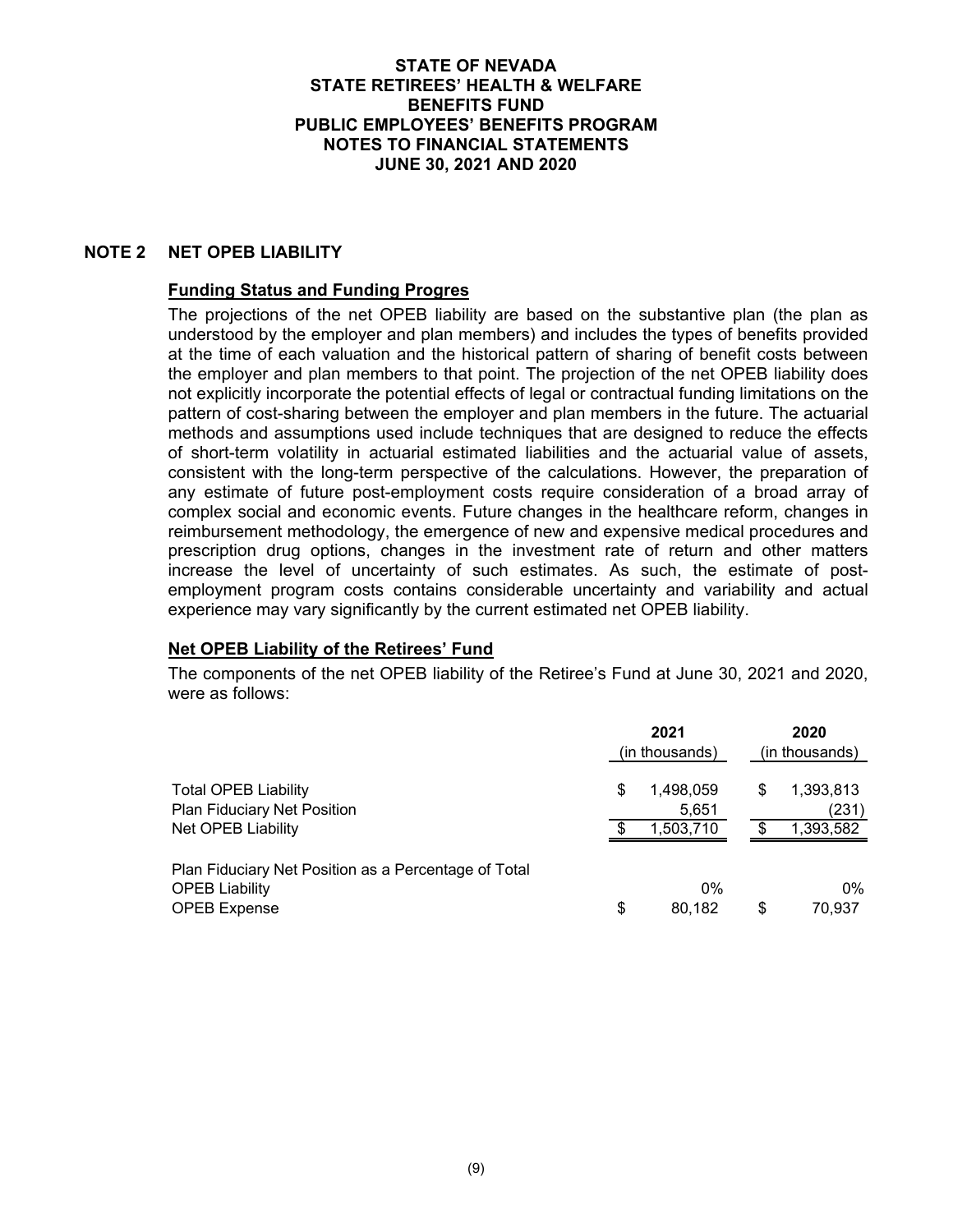# **NOTE 2 NET OPEB LIABILITY (CONTINUED)**

### **Actuarial Assumptions**

The total OPEB liability was determined by an actuarial valuation as of July 1, 2020, using the following actuarial assumptions, applied to all periods included in the measurement, unless otherwise specified:

| Inflation                          | 2.50%                                                                                                                                                                                                                                   |
|------------------------------------|-----------------------------------------------------------------------------------------------------------------------------------------------------------------------------------------------------------------------------------------|
| Salary Increases                   | 2.75%                                                                                                                                                                                                                                   |
| <b>Discount Rate</b>               | 2.21%, Based on Bond Buyer General Obligation                                                                                                                                                                                           |
|                                    | 20-Bond Municipal Bond Index                                                                                                                                                                                                            |
| <b>Healthcare Cost Trend Rates</b> | For medical prescription drug benefits the<br>current amount is 6.25% and decreases to<br>4.50% long-term trend rate after eleven years.<br>For dental benefits and Part B Premiums the<br>trend rate is 4.00% and 4.50%, respectively. |
| <b>Actuarial Method</b>            | Entry Age Normal Level % of Pay                                                                                                                                                                                                         |

Healthy Mortality Officers: Pub-2010 Public Retirement Plans Safety Mortality Table weighted by Headcount, projected by MP-2019 Civilians: Pub-2010 Public Retirement Plans General Mortality Table weighted by Headcount, projected by MP-2019

Disabled Mortality Officers: Pub-2010 Public Retirement Plans Safety Disabled Mortality Table weighted by Headcount, projected by MP-2019 Civilians: Pub-2010 Public Retirement Plans General Disabled Mortality Table weighted by Headcount, projected by MP-2019

The actuarial assumptions used in the January 1, 2020 valuation were based on the results of an actuarial experience study for the period July 1, 2019 to June 30, 2020.

As the Retirees' Fund is funded on a pay-as-you-go basis, the discounted rate is equal to the Bond Buyer General Obligation 20-Bond Municipal Bond Index rate of 2.21%.

### **Discount rate**

The discount rate basis under GASB 74 is required to be consistent with a 20-Year Municipal Bond Index. The Bond Buyer General Obligation 20-Bond Municipal Bond Index is used for the determination of the discount rate.

The discount rates used for fiscal years ended June 30, 2021 and 2020 are 2.21% and 3.51%, respectively.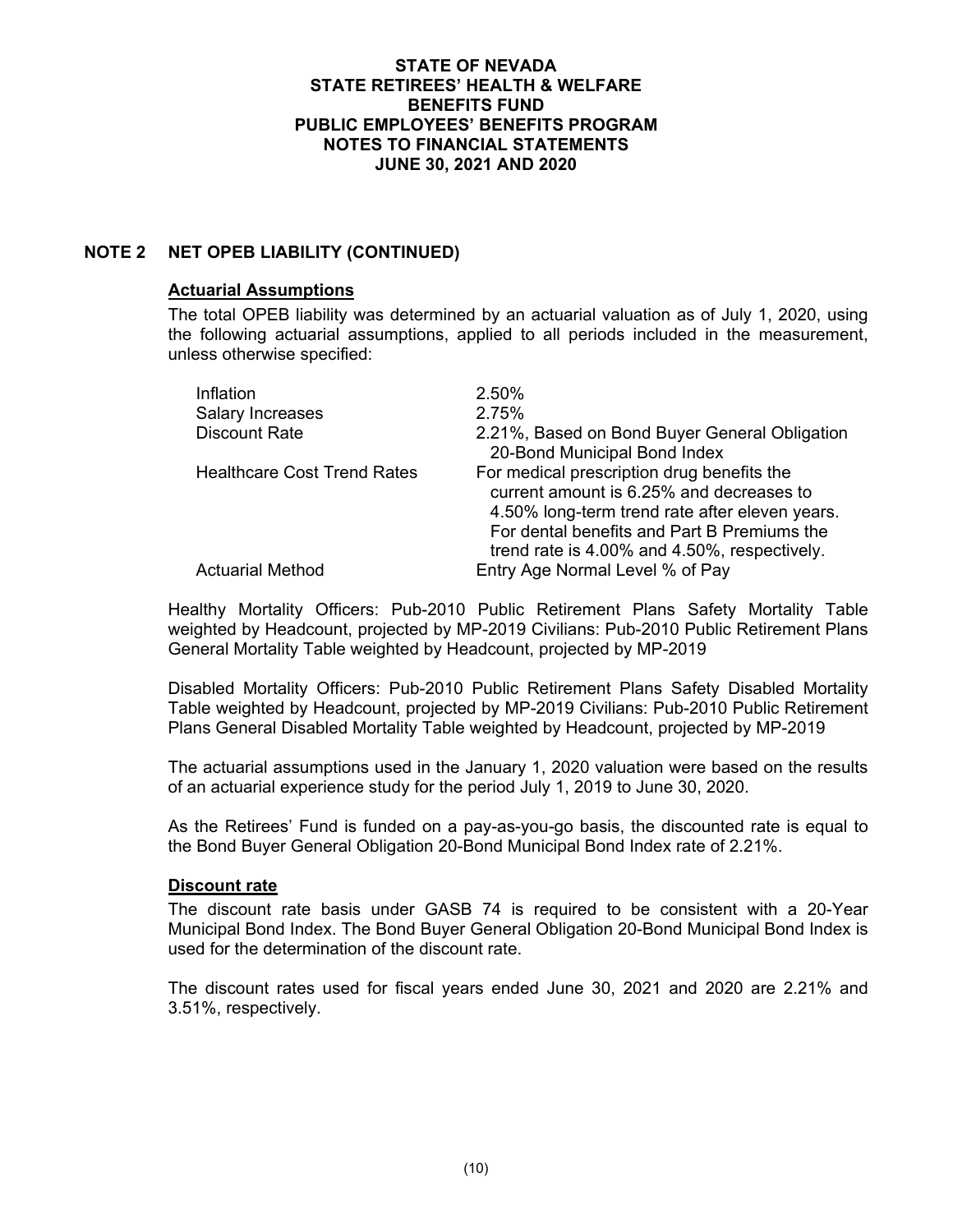## **NOTE 2 NET OPEB LIABILITY (CONTINUED)**

### **Sensitivity of the Net OPEB Liability to Changes in the Discount Rate**

The following presents the net OPEB liability of the Retirees' Fund, as well as what the Retirees' Fund's net OPEB liability would be if it were calculated using a discount rate that is 1-percentage-point lower (1.21%) or 1-percentage-point higher (3.21%) than the current discount rate:

|                                      | 1% Decrease    | Discount Rate   | 1% Increase    |
|--------------------------------------|----------------|-----------------|----------------|
|                                      | $(1.21\%)$     | $(2.21\%)$      | $(3.21\%)$     |
|                                      | (in thousands) | (in thousands)  | (in thousands) |
| Total OPEB Liability (Ending)        | 1.677.076      | 1.498.059       | 1,346,802      |
| Plan Fiduciary Net Position (Ending) | 5.651          | 5.651           | 5.651          |
| Net OPEB Liability (Ending)          | 1,682,727      | \$<br>1,503,710 | 1.352.453      |

### **Sensitivity of the Net OPEB Liability to Changes in the Healthcare Cost Trend Rates**

The following presents the net OPEB liability of the Retirees' Fund, as well as what the Retirees' Fund liability would be if it were using healthcare cost trend rates that are 1-percentage-point lower or 1-percentage-point higher than the current healthcare cost trend rates:

|                                      | 1% Decrease    | <b>Trend Rates</b> |  | 1% Increase    |
|--------------------------------------|----------------|--------------------|--|----------------|
|                                      | (in thousands) | (in thousands)     |  | (in thousands) |
| Total OPEB Liability (Ending)        | 1.400.818      | 1.498.059          |  | 1.614.471      |
| Plan Fiduciary Net Position (Ending) | 5.651          | 5.651              |  | 5.651          |
| Net OPEB Liability (Ending)          | 1.406.469      | 1.503.710          |  | 1.620.122      |

## **NOTE 3 CASH AND DEPOSITS WITH THE STATE TREASURER**

|                                   |     | 2021      | 2020      |
|-----------------------------------|-----|-----------|-----------|
| Cash                              |     |           |           |
| Deposits with State Treasurer:    |     |           |           |
| State Treasurer's Investment Pool | SS. | 2,112,737 | 2.541.127 |
| GASB 31 Adjustment                |     | 6.044     | 29,318    |
| <b>Total Cash and Deposits</b>    |     | 2,118,781 | 2,570,445 |

The Nevada Revised Statutes direct the Office of the State Treasurer to deposit funds into any state, or national bank, credit union or savings and loan association covered by federal depository insurance. For those deposits over and above the federal depository insurance maximum balance, sufficient collateral must be held by the financial institution to protect the State of Nevada against loss. The pooled collateral for deposits program maintains a 102% pledge collateral for all public deposits.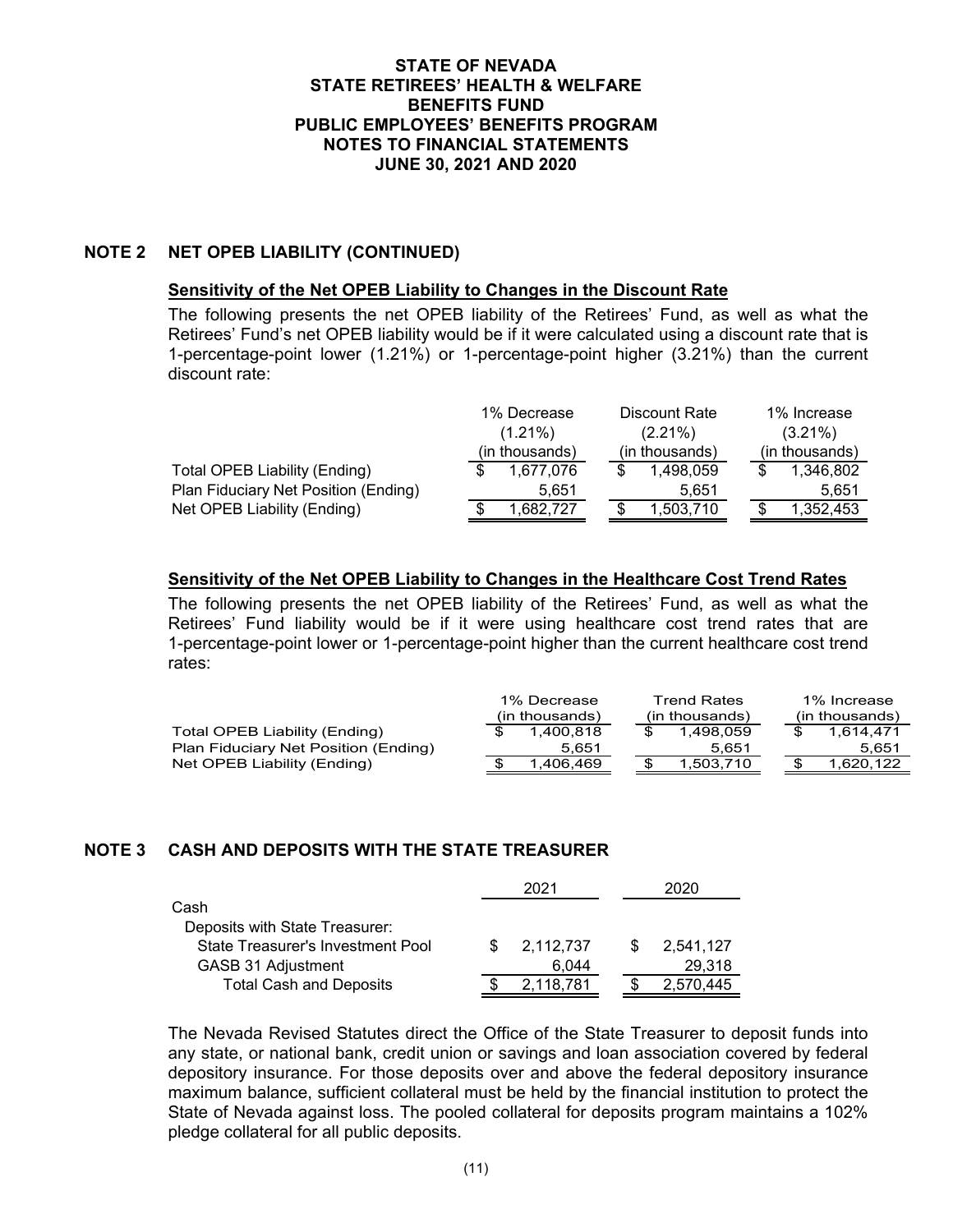## **NOTE 3 CASH AND DEPOSITS WITH THE STATE TREASURER (CONTINUED)**

NRS 355.140 details the types of securities in which the State may invest. In general, authorized investments include: certificates of deposit, asset-backed securities, bankers' acceptances and commercial paper, collateralized mortgage obligations, corporate notes, money market funds whose policies meet the criteria set forth in the statute, United States treasury securities and specific securities implicitly guaranteed by the federal government. Additionally, the State may invest in limited types of repurchase agreements; however, statutes generally prohibit the State from entering into reverse-repurchase agreements.

A copy of the State of Nevada Comprehensive Annual Financial Report can be obtained online at https://controller.nv.gov/FinRpts/CAFR/CAFR/.

## **NOTE 4 INTERFUND BALANCES**

Interfund balances at June 30, 2021 and 2020 consisted of the following:

|                                                         | 2021 |            | 2020          |  |
|---------------------------------------------------------|------|------------|---------------|--|
| Due to Fiduciary Fund From:                             |      |            |               |  |
| <b>General Funds</b>                                    | \$   | 7,142      | \$<br>125,626 |  |
| <b>Internal Service Funds</b>                           |      |            | 5,150         |  |
| Total Due to Fiduciary Fund From Other Funds            |      | 7,142      | 130,776       |  |
|                                                         |      |            |               |  |
| Due to Fiduciary Fund From:                             |      |            |               |  |
| All Others                                              |      |            | 1,480,374     |  |
| Total Due to Fiduciary Fund From Component Units        |      |            | 1,480,374     |  |
|                                                         |      |            |               |  |
| Due From Fiduciary Fund:                                |      |            |               |  |
| Internal Service Funds                                  |      | 12,100,467 | 11,699,729    |  |
| Total Due to Internal Service Funds From Fiduciary Fund |      | 12,100,467 | 11,699,729    |  |

These balances resulted from the time lag between the dates that (1) interfund contributions are provided or benefit payments occur, (2) transactions are recorded in the accounting system, and (3) payments between funds are made.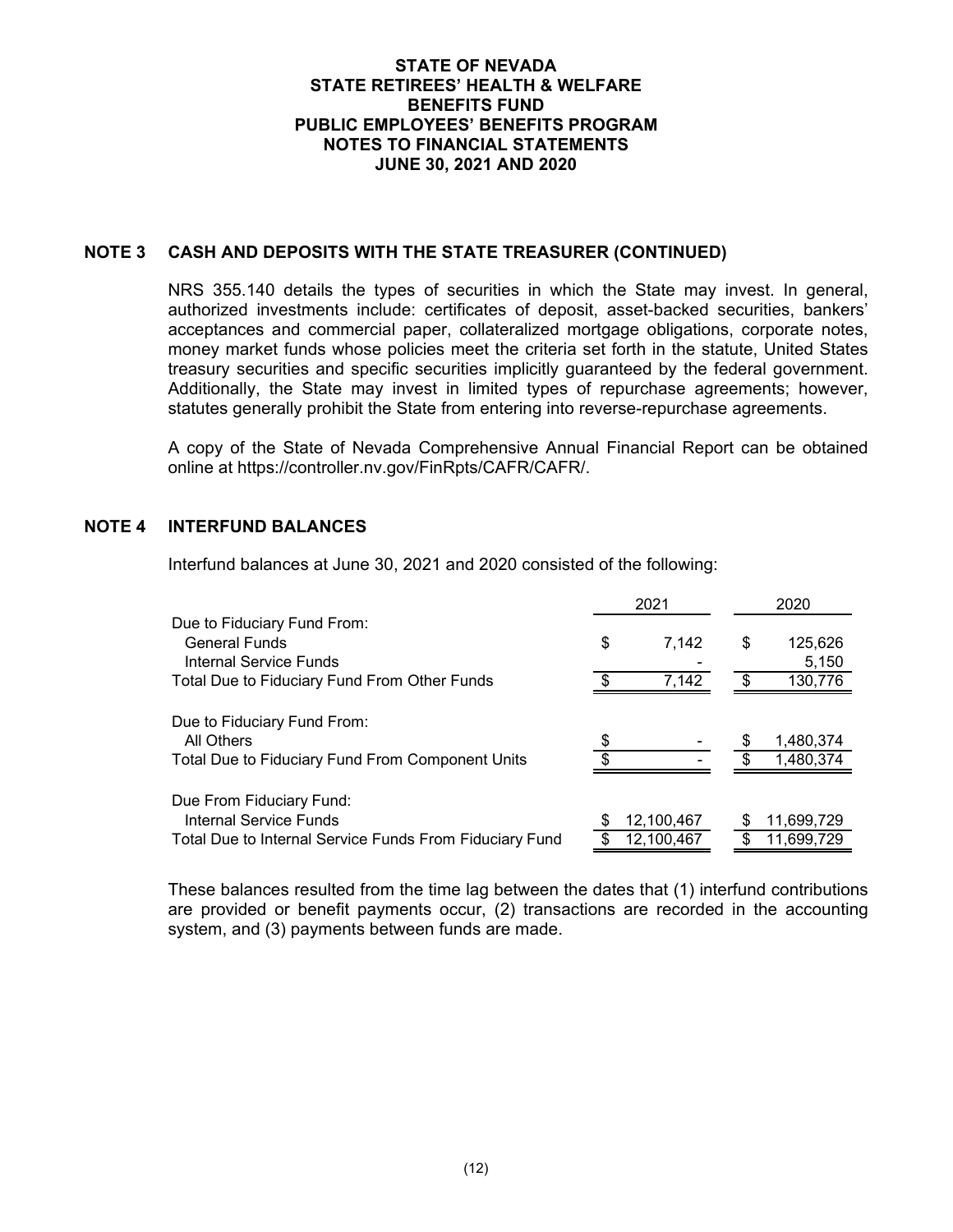### **NOTE 5 RETIREMENT BENEFITS INVESTMENT FUND**

The Nevada Legislature established the Retirement Benefits Investment Fund (RBIF) with an effective date of July 1, 2007. The purpose of the Fund is to invest contributions made by participating public entities, as defined by NRS 355.220 to enable such entities to support financing of other post-employment benefits at some time in the future. Per NRS 355.220(2) monies received by the RBIF from participating entities are held for investment purposes only and not in any fiduciary capacity. Each participating entity acts as fiduciary for its particular share of the Fund. NRS 355.220(2) requires that any money in the Fund must be invested in the same manner as money in the Public Employees' Retirement System of Nevada (PERS) Investment Fund is invested. The PERS Investment Fund is governed primarily by the "prudent person" standard as set forth in NRS 286.682, which authorizes the Retirement Board to invest PERS' funds in "every kind of investment which persons of prudence, discretion and intelligence acquire or retain for their own account." PERS has established limits on the concentration of investments in any single issuer or class of issuer or managed by a single investment firm. In general, the authorized investments include: fixed income, both US comingled and non-US comingled; domestic, international and comingled equity; money market funds; and short-term investments.

RBIF is designed to value participants' shares in the Fund according to the contributions of each entity, and accordingly, earnings (including realized and unrealized gains and losses, interest, and other income) and expenses are allocated to each entity in proportion to the participant's share in the Fund. The financial statements of the RBIF were audited in accordance with auditing standards generally accepted in the United States of America and can be obtained from the Public Employees' Retirement System, 693 West Nye Lane, Carson City, Nevada 89703.

## **NOTE 6 FAIR VALUE**

The Retirees' Fund holds investments that are measured at fair value on a recurring basis. The Retirees' Fund categorizes its fair value measurements within the fair value hierarchy established by generally accepted accounting principles. Investments measured and reported at fair value using Level inputs are classified and disclosed in one of the following categories:

Level 1 – Quoted prices are available in active markets for identical investments as of the reporting date. The types of investments included in Level 1 include U.S. Treasury securities and listed equities.

Level 2 – Quoted prices for similar instruments in active markets; quoted prices for identical or similar instruments in markets that are not active; and model-driven valuations in which all significant inputs and significant value drivers are observable.

Level 3 – Valuations derived from valuation techniques in which significant inputs or significant value drivers are unobservable.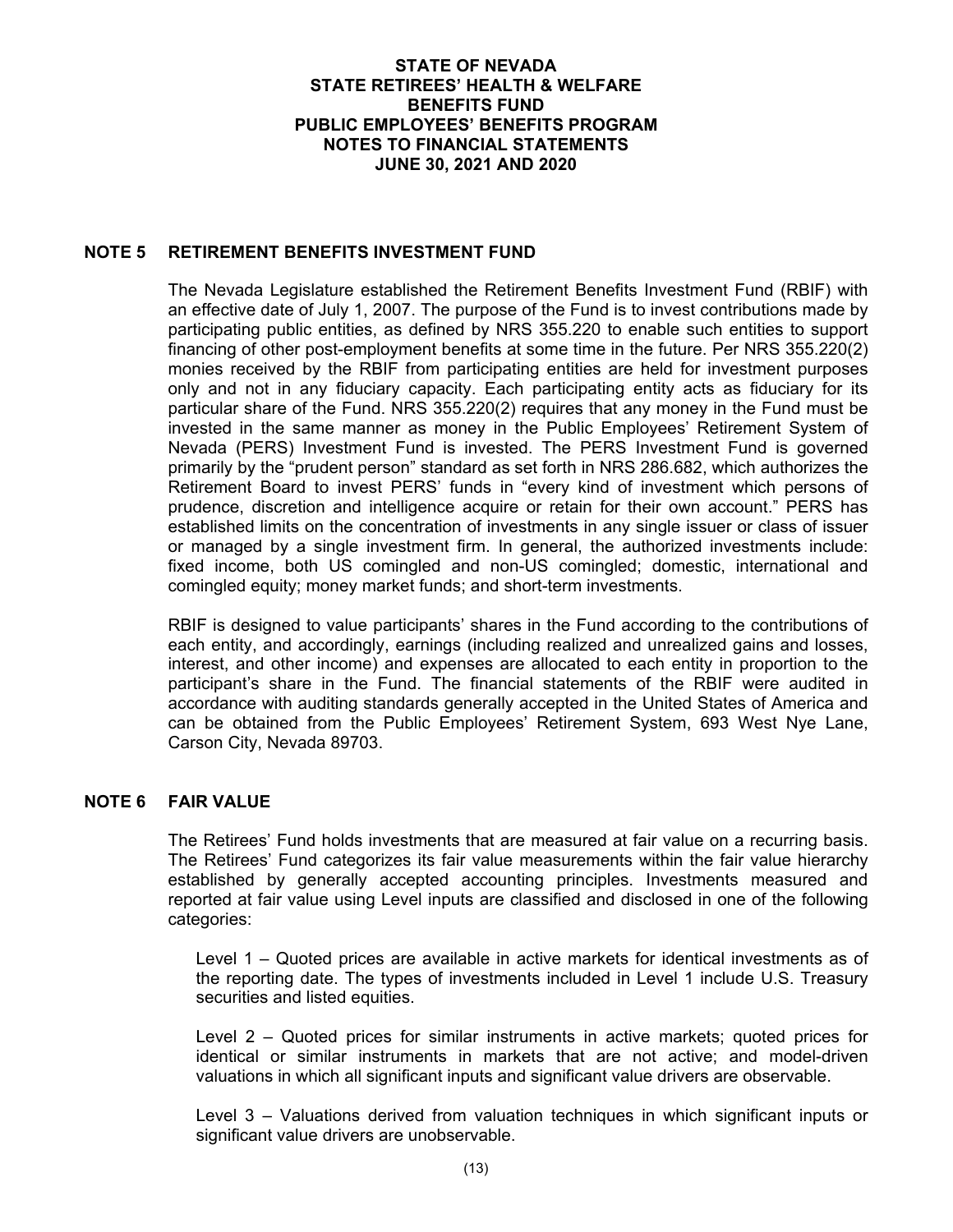### **NOTE 6 FAIR VALUE (CONTINUED)**

The following table presents fair value measurements as of June 30, 2021:

|                                       | Level 1 |
|---------------------------------------|---------|
| U.S. Treasury Securities and Equities |         |
| Total Investments                     | -       |

The following table presents fair value measurements as of June 30, 2020:

|                                       | Level 1   |
|---------------------------------------|-----------|
| U.S. Treasury Securities and Equities | 1.843.713 |
| Total Investments                     | 1.843.713 |

Debt and equity securities classified in Level 1 of the fair value hierarchy are valued using prices quoted in active markets for those securities. All investments are classified in Level 1.

### **NOTE 7 SUBSEQUENT EVENTS**

Management has evaluated the activities and transactions subsequent to June 30, 2021 to determine the need for any adjustments to and disclosure within the financial statements for the year ended June 30, 2021. Management has evaluated subsequent events through February 22, 2022, the date which the financial statements were available to be issued.

### **NOTE 8 RISKS AND UNCERTAINTIESLITIGATION**

The Retirees' Fund is responding to the recent COVID-19 outbreak with a measured, practical response. As of the date of this report, the Retirees' Fund is able to perform necessary business functions however, the extent of future financial impact and duration cannot be reasonably estimated at this time.

### **NOTE 9 LITIGATION**

Public Employees Benefit Program of the State Retirees' Health & Welfare Fund is involved in pending litigation. The outcome of the litigigation cannot be predicted at this time.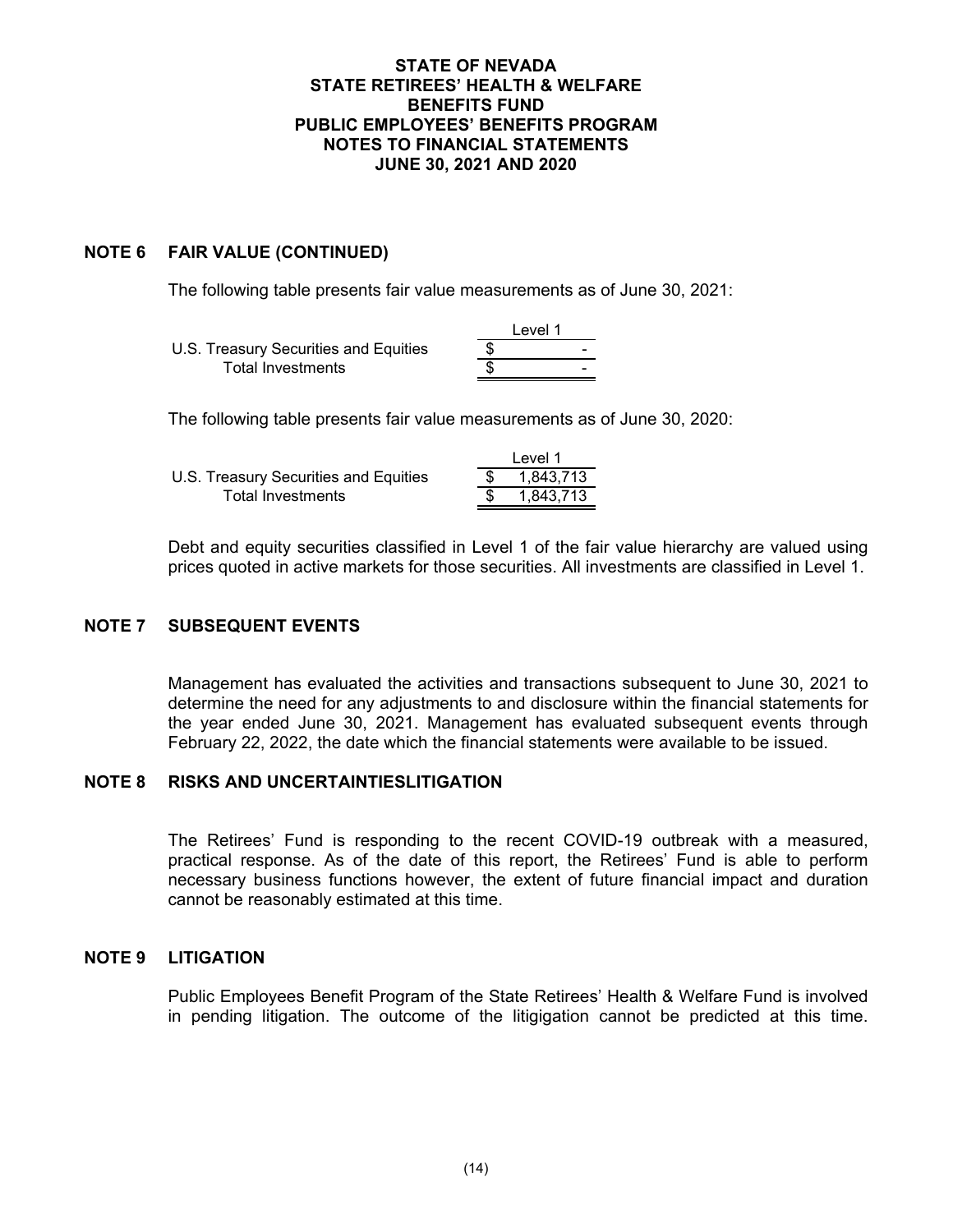### **STATE OF NEVADA STATE RETIREES' HEALTH & WELFARE BENEFITS FUND PUBLIC EMPLOYEES' BENEFITS PROGRAM REQUIRED SUPPLEMENTARY INFORMATION SCHEDULE OF CHANGES IN NET OPEB LIABILITY AND RELATED RATIOS LAST TEN FISCAL YEARS\* (UNAUDITED)**

|                                                 | Fiscal Year Ending June 30 |             |    |             |    |             |    |             |               |
|-------------------------------------------------|----------------------------|-------------|----|-------------|----|-------------|----|-------------|---------------|
|                                                 |                            | 2021        |    | 2020        |    | 2019        |    | 2018        | 2017          |
| <b>Total OPEB Liability</b>                     |                            |             |    |             |    |             |    |             |               |
| Service Cost                                    | \$                         | 53,039      | \$ | 51,349      | \$ | 51,882      | \$ | 59,309      | \$<br>49,794  |
| <b>Interest Cost</b>                            |                            | 49,915      |    | 52,488      |    | 47,795      |    | 39,469      | 45,361        |
| Differences Between Expected and                |                            |             |    |             |    |             |    |             |               |
| <b>Actual Experiences</b>                       |                            | (72, 984)   |    | (31, 485)   |    |             |    |             |               |
| <b>Changes of Assumptions</b>                   |                            | 124,245     |    | 37,971      |    | (36, 851)   |    | (102, 300)  | 123,519       |
| <b>Gross Benefit Payments</b>                   |                            | (49,969)    |    | (42, 490)   |    | (39, 710)   |    | (38,069)    | (35, 932)     |
| Net Change in Total OPEB Liability              |                            | 104,246     |    | 67,833      |    | 23,116      |    | (41, 591)   | 182,742       |
| Total OPEB Liability - Beginning of Year        |                            | 1,393,813   |    | 1,325,980   |    | 1,302,864   |    | 1,344,455   | 1,161,713     |
| Total OPEB Liability - End of Year              |                            | \$1,498,059 |    | \$1,393,813 |    | \$1,325,980 |    | \$1,302,864 | \$1,344,455   |
| Plan Fiduciary Net Position                     |                            |             |    |             |    |             |    |             |               |
| <b>Contributions - Employer</b>                 | \$                         | 43,882      | \$ | 40,943      | \$ | 39,669      | \$ | 38,049      | \$<br>32,213  |
| <b>Contributions - Member</b>                   |                            |             |    |             |    |             |    |             |               |
| Net Investment Income                           |                            | 205         |    | 181         |    | 162         |    | 164         | 55            |
| <b>Gross Benefit Payments</b>                   |                            | (49, 969)   |    | (42, 490)   |    | (39, 710)   |    | (38,069)    | (35, 932)     |
| <b>Administrative Expenses</b>                  |                            |             |    |             |    |             |    |             |               |
| Other                                           |                            |             |    |             |    |             |    |             |               |
| Net Change in Plan Fiduciary Net Position       |                            | (5,882)     |    | (1, 366)    |    | 121         |    | 144         | (3,664)       |
| Plan Fiduciary Net Position - Beginning of Year |                            | 231         |    | 1,597       |    | (8,516)     |    | (8,660)     | (4,996)       |
| Plan Fiduciary Net Position - End of Year       |                            | (5,651)     | \$ | 231         | \$ | (8, 395)    | \$ | (8, 516)    | \$<br>(8,660) |
| <b>Total Net OPEB Liability</b>                 |                            | \$1,503,710 |    | \$1,393,582 |    | \$1,334,375 |    | \$1,311,380 | \$1,353,115   |
| Net Position as a Percentage of OPEB Liability  |                            | 0%          |    | 0%          |    | 0%          |    | $0\%$       | $0\%$         |
| Covered Employee Payroll                        |                            | \$2,046,678 |    | \$1,991,456 |    | \$1,890,946 |    | \$1,663,856 | \$1,627,517   |
| Net OPEB Liability as a Percentage of Payroll   |                            | 73%         |    | 70%         |    | 70%         |    | 78%         | 83%           |

\* Only five years of information is available due to reporting changes related to the implementation of GASB 75 effective fiscal year 2018

Plan Change: None

Assumption Change: The valuation reflects a change of assumption in that the discount rate used at June 30, 2020 was 3.51% and the discount rate used at June 30, 2021 was 2.21%.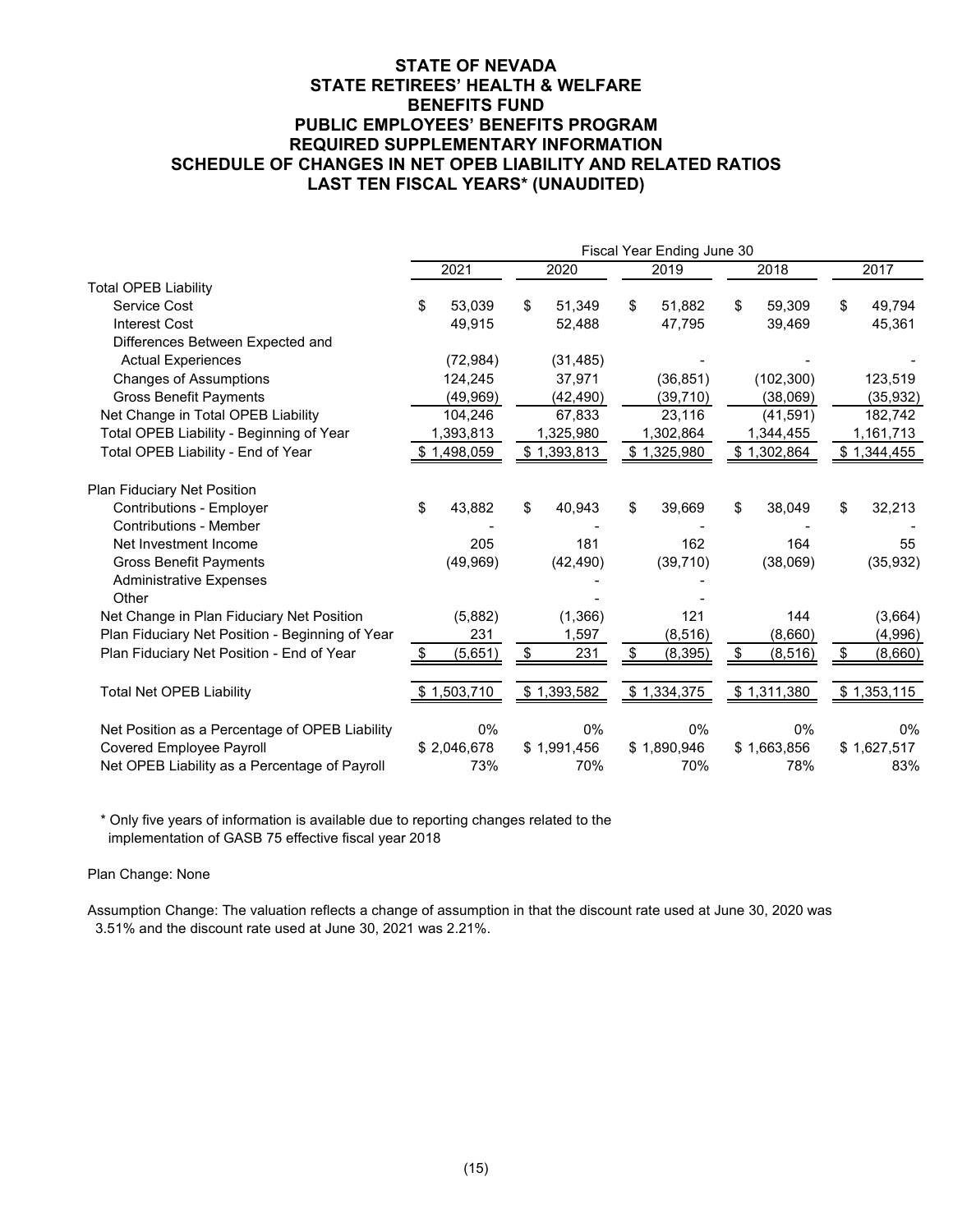### **STATE OF NEVADA STATE RETIREES' HEALTH & WELFARE BENEFITS FUND PUBLIC EMPLOYEES' BENEFITS PROGRAM REQUIRED SUPPLEMENTARY INFORMATION SCHEDULE OF CONTRIBUTIONS LAST TEN FISCAL YEARS\* (UNAUDITED)**

|                                          | Fiscal Year Ending June 30 |                  |                 |                 |                 |  |  |  |  |  |
|------------------------------------------|----------------------------|------------------|-----------------|-----------------|-----------------|--|--|--|--|--|
|                                          | 2021                       | 2020             | 2019            | 2018            | 2017            |  |  |  |  |  |
| Actuarially Determined Contribution      | N/A                        | N/A              | N/A             | N/A             | N/A             |  |  |  |  |  |
| Contributions Made in Relation to the    | N/A                        | N/A              | N/A             | N/A             | N/A             |  |  |  |  |  |
| Actuarially Determined Contribution      |                            |                  |                 |                 |                 |  |  |  |  |  |
| <b>Contribution Deficiency (Excess)</b>  | N/A                        | N/A              | N/A             | N/A             | N/A             |  |  |  |  |  |
| Covered Employee Payroll**               | 2.046.678                  | 1.991.456<br>\$. | 1.890.946<br>S. | 1,663,856<br>£. | 1,627,517<br>\$ |  |  |  |  |  |
| Contributions as a Percentage of Payroll | N/A                        | N/A              | N/A             | N/A             | N/A             |  |  |  |  |  |

\*Only five years of information is available due to reporting changes related to the implementation of GASB 75 effective fiscal year 2018.

\*\*Covered payroll for all fiscal years were provided by the State.

#### **Notes to Schedule**

Valuation Date Actuarial Cost Method Asset Valuation Method Retirement Age\*\*\* **Morality** Pub-2010 Public Retirement Plans Mortality Table weighted by Headcount, projected by MP-2019 (See Actuarial Assumptions and Methods section for additional details) Varies by Age and Service Market Value of Assets Entry Age Normal - Level % of Salary Methods and Assumptions Used to Determine Contribution Rates: January 1, 2020

\*\*\* Weighted average retirement age based on January 1, 2020 census data and retirement rates provided in the "Actuarial Assumptions and Methods" section of the report.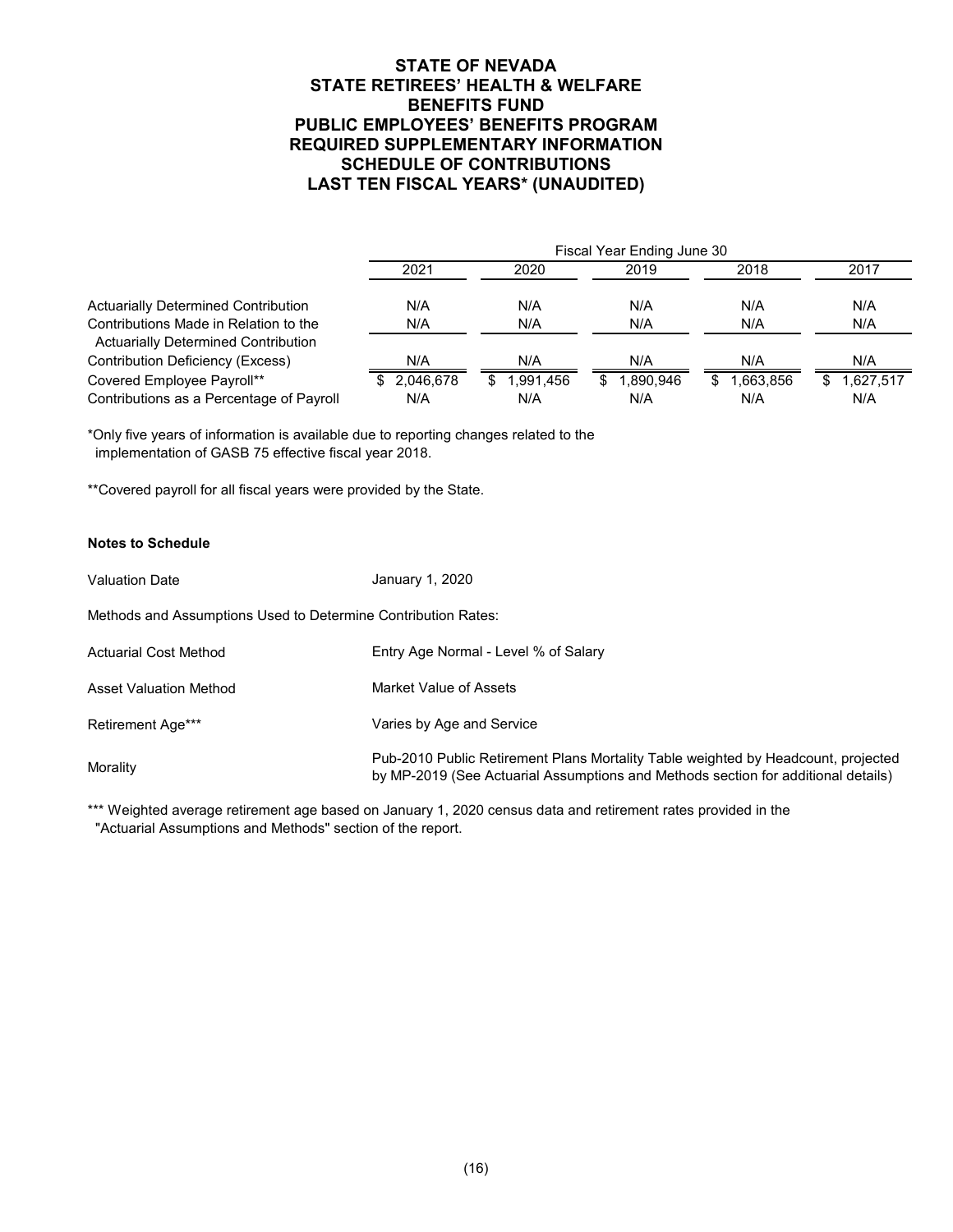

### **INDEPENDENT AUDITORS' REPORT ON INTERNAL CONTROL OVER FINANCIAL REPORTING AND ON COMPLIANCE AND OTHER MATTERS BASED ON AN AUDIT OF FINANCIAL STATEMENTS PERFORMED IN ACCORDANCE WITH** *GOVERNMENT AUDITING STANDARDS*

Board of the Public Employees' Benefits Program State of Nevada

We have audited, in accordance with the auditing standards generally accepted in the United States of America and the standards applicable to financial audits contained in *Government Auditing Standards*  issued by the Comptroller General of the United States, the basic financial statements of the State Retirees' Health & Welfare Benefits Fund, Public Employees' Benefits Program of the State of Nevada, as of and for the year ended June 30, 2021, and the related notes to the financial statements, which collectively comprise State Retirees' Health & Welfare Benefits Fund, Public Employees' Benefits Program of the State of Nevada's basic financial statements, and have issued our report thereon dated February 22, 2022.

## **Internal Control Over Financial Reporting**

In planning and performing our audit of the financial statements, we considered State Retirees' Health & Welfare Benefits Fund, Public Employees' Benefits Program of the State of Nevada's internal control over financial reporting (internal control) as a basis for designing audit procedures that are appropriate in the circumstances for the purpose of expressing our opinions on the financial statements, but not for the purpose of expressing an opinion on the effectiveness of State Retirees' Health & Welfare Benefits Fund, Public Employees' Benefits Program of the State of Nevada's internal control. Accordingly, we do not express an opinion on the effectiveness of State Retirees' Health & Welfare Benefits Fund, Public Employees' Benefits Program of the State of Nevada's internal control.

A *deficiency in internal control* exists when the design or operation of a control does not allow management or employees, in the normal course of performing their assigned functions, to prevent, or detect and correct, misstatements on a timely basis. A *material weakness* is a deficiency, or a combination of deficiencies, in internal control such that there is a reasonable possibility that a material misstatement of the entity's financial statements will not be prevented, or detected and corrected on a timely basis. A *significant deficiency* is a deficiency, or a combination of deficiencies, in internal control that is less severe than a material weakness, yet important enough to merit attention by those charged with governance.

Our consideration of internal control was for the limited purpose described in the first paragraph of this section and was not designed to identify all deficiencies in internal control that might be material weaknesses or significant deficiencies. Given these limitations, during our audit we did not identify any deficiencies in internal control that we consider to be material weaknesses. However, material weaknesses may exist that have not been identified.